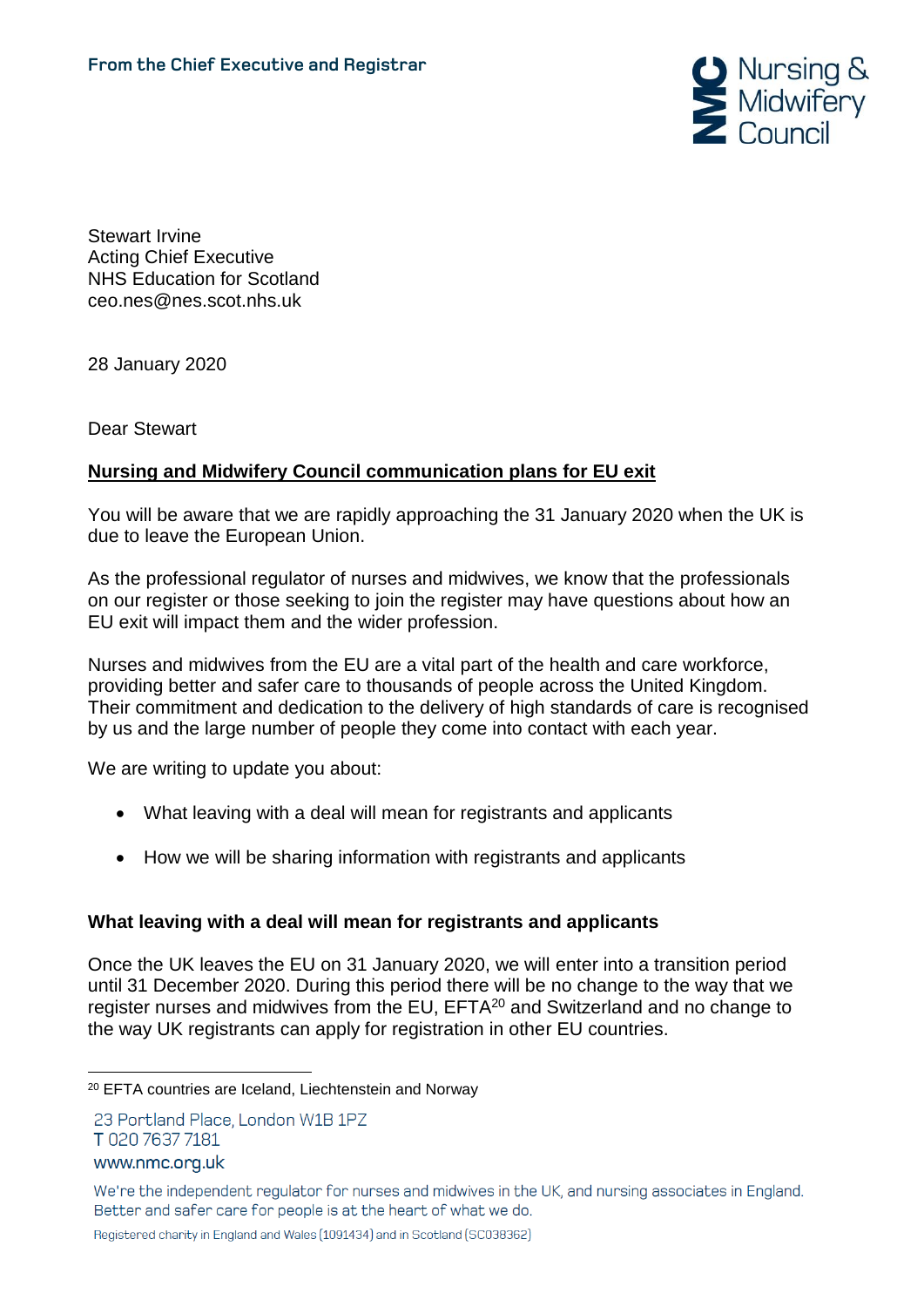### Immigration requirements

To be able to remain and work in the UK beyond the end of 2020 all EU/EFTA and Swiss nationals (who do not already also hold UK citizenship) must apply for settled or pre-settled status under the EU Settlement Scheme. This requirement does not apply to Irish nationals.

### **How we will be sharing information with registrants and applicants**

We will be providing clear information on [our website](http://www.nmc.org.uk/brexit) from Wednesday 29 January, and will be sign-posting people to our [contact centre](https://www.nmc.org.uk/contact-us/) where will be able to support with additional queries.

#### **Website**

- From Wednesday 29 January 2020, we will publish a banner on our homepage directing people to our ['What Brexit means'](http://www.nmc.org.uk/brexit) webpage, outlining information on how EU exit will affect registrants and applicants.
- We will be promoting our 'What Brexit means' webpage via our social media channels from Wednesday 29 January.

#### Communication with registrants and applicants directly

- On Wednesday 29 January, we will be writing to nurses and midwives who have joined our register from the EU, EFTA and Switzerland, reassuring them that their registration will not be affected by EU exit.
- On Wednesday 29 January, we will also be writing to applicants from the EU, EFTA and Switzerland who have started their applications, notifying them that the EU exit will not affect their application.

I hope this letter has provided a helpful overview of what information the NMC will be sharing about how the EU exit may impact current and future registrants from the EU, EFTA and Switzerland.

I would be grateful if you could signpost the nurses and midwives in your networks or the organisations that employ them to the information on our website if you receive any queries about this.

If you have any questions about what I have outlined in this letter, please contact the stakeholder relations team at [stakeholders@nmc-uk.org.](mailto:stakeholders@nmc-uk.org)

Yours sincerely,